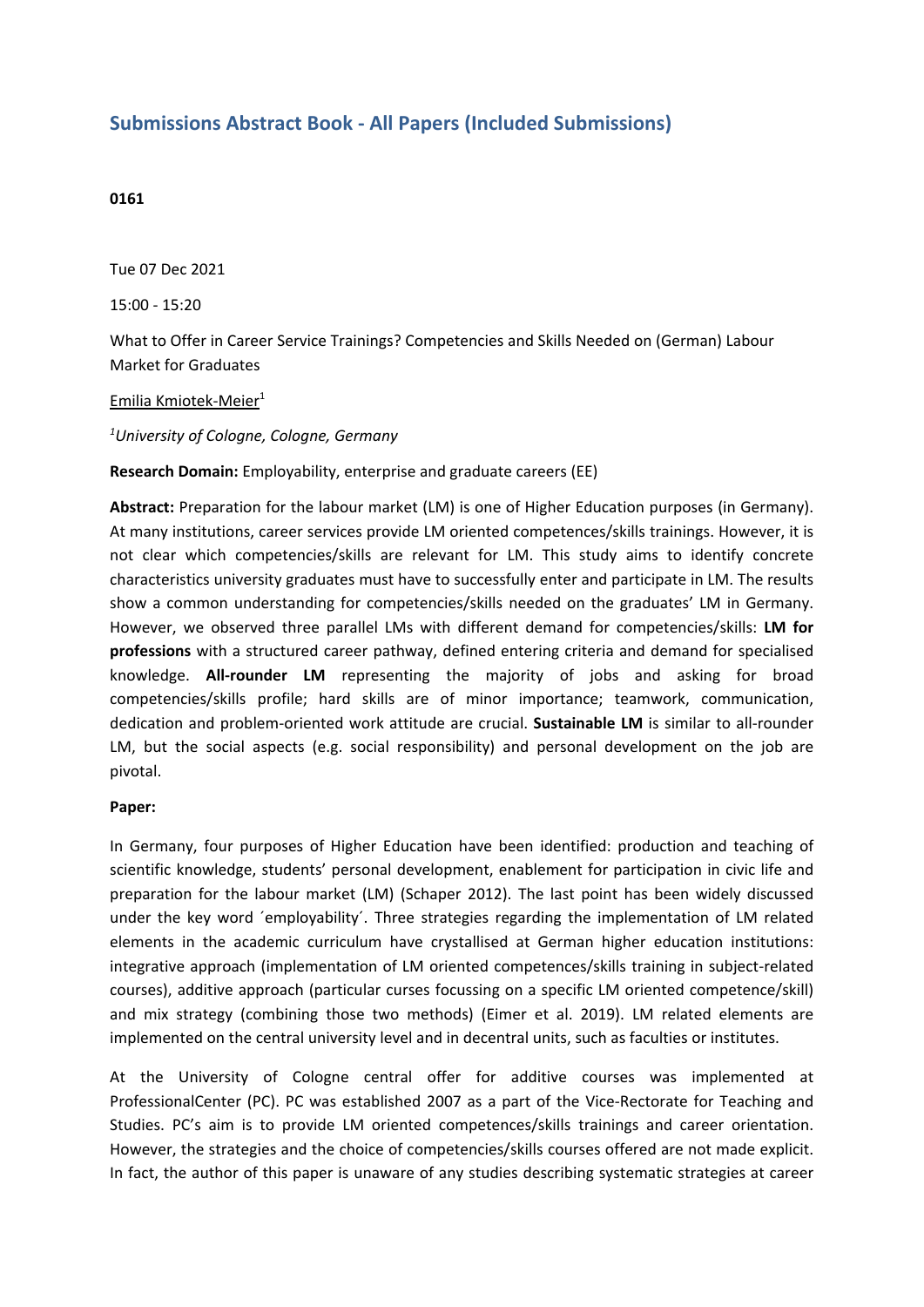services in Germany regarding the choice of competences/skills courses offered to the students.

The project `Successful at the labour market´ aims to identify concrete characteristics, be it competences, soft skills or hard skills, university graduates must have to successfully enter and participate in the LM. The findings will be used for revision of the PC course offer. To reach this aim, the project takes employers and employees' perspectives into account. Sample selection was based on job position, field of work, professional experience's duration and gender. In total, 26 problemcentred interviews (14 employees, 12 employers) (Witzel & Reiter 2012) incorporating Q-sorting (Brown 1980) were conducted. As graduates from the University of Cologne tend (85% of graduate year 2016) to stay in Cologne metropolitan region, the project focuses on the regional LM (Cologne +/- 50km).

Besides the narrative part, the participants were asked to sort 43 items according to their subjective relevance for LM (Q-method). This Q-set, 43 items describing soft and hard skills, was selected i.a. from scientific papers regarding graduates' skills/competencies and skill rankings from commercial providers.

The interpretation of three factors extracted in Q-analysis (varimax, PCA, 48% of the variance explained), complemented by the narrations´ analysis, leads to following results: As the correlations among factors are strong it may be concluded, there is common understanding for competencies/skills needed on the graduates' LM in Germany. However, items constellations in the factors show that there is no one-fits-all competencies/skills set for all areas of the graduates' LM. In fact, three parallel LMs with different demand for competencies/skills came to light. (1) **LM for professions** with <sup>a</sup> structured career pathway, defined entering criteria (e.g. bar exam) and extreme demand for specialised knowledge. (2) **All-rounder LM** representing the majority of jobs and asking for broad competencies/skills profile; hard skills are of minor importance, but teamwork, communication, dedication and problem-oriented work attitude are crucial. (3) **Sustainable LM** is similar to all-rounder LM, but the social aspects (e.g. social responsibility, respect toward others) and personal development on the job are pivotal. The latter LM representation is observed in teams using agile methods and may be considered as the LM of the future.

Additionally, the results show that employees and employers have similar views on competencies/skills needed on the LM. Employees, however, rate the importance of ability to adapt to new situations and ability to work under stress higher than employers. Employers rank the ability to criticise and ability to take the initiative higher than employees. In general, an experience abroad is not seen as relevant for LM. The same is true for civic engagement. Digital competences are placed in the middle field, which is surprising given the booming demand for IT-specialist.

The asset of Q-study incorporated into an interview in comparison to <sup>a</sup> closed-question questionnaire was that participants ranked the skills in dependency of one another and not as independent items. Instead of repeating buzz words, complementary narrations allowed to unfold meaning and content of competencies/skills in focus, thus facilitating the development of curriculum. In this manner this study can be seen as quality assurance for the PC course offer. In the long-term perspective it has to be decided, if <sup>a</sup> quality assuring instrument will be implemented as an integral part of PC quality management so that it can provide students with competencies/skills they need for their career.